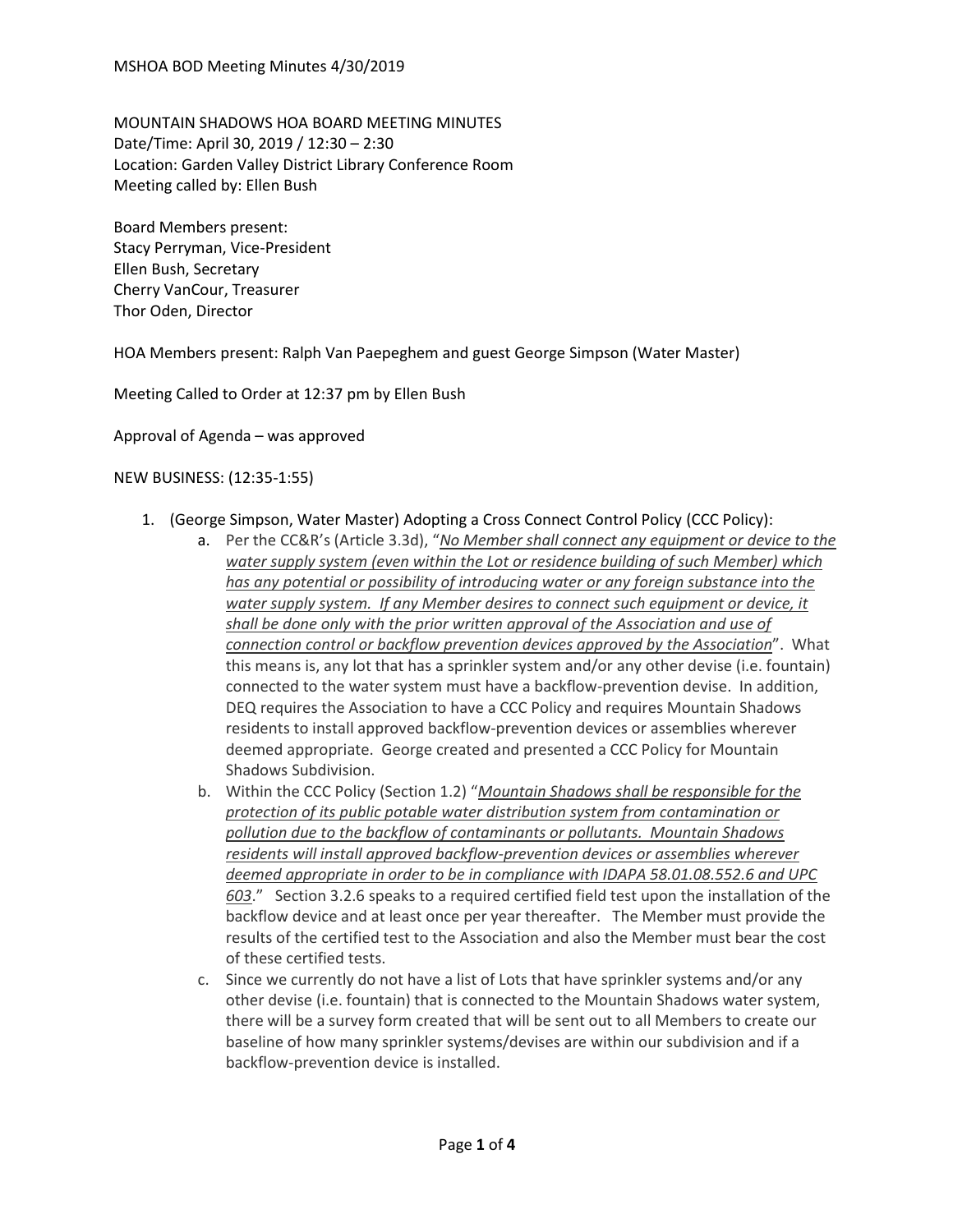- d. Ellen moved and Thor seconded a motion to adopt the required Cross Connection Control Policy. This document has been added to the website under the Water System Tab – Water Related Information.
- 2. (Thor Oden) Recommendations for weed spraying, cleaning culverts, road repairs:
	- a. Thor recommends using Round Up for the grass on the side of the road and 2-4-D for trees and broadleaf weeds in the ditches.
	- b. Thor noted that roads are not graded correctly causing water to run under chip seal.
	- c. Thor is getting bids for grading the edges of the road, grates for the culverts and spraying.
- 3. (Cherry) Preventive Maintenance (PM) Processes for our Water System:
	- a. The Water System Advisory Committee (WSAC) has met to discuss and start working through our PM's. Bob Hammond has volunteered to document processes for each of the PM tasks. This important information will provide instruction regarding how to perform each PM task as well as assist with designating workers (volunteers, or when necessary, hired labor).
- 4. (Cherry) 2 Flow Meters and 2 House Meters estimates:
	- a. Both flow meters (one at each well) are not working correctly and need to be replaced. Gem Pump submitted an incomplete estimate, Gem Pump will re-submit.
	- b. We currently do not have any house meters in stock and should have at least 2 in stock. The price of House meters is a little less than \$200.00. The Board unanimously approved the amount of \$383.27 to purchase two house meters and replacement as needed to keep two in stock.
- 5. (Stacy/Cherry) report on HOA Taxes:
	- a. In the tax preparation process, it was noted that non-members (off-site users) are not exempt from taxes. Taxes were paid for four users at \$63.04 federal and \$14.55 state.
- 6. (Cherry) Allocating unallocated funds between Road Maintenance and Water System for Budgetary Purposes:
	- a. Cherry presented a spreadsheet showing Account Balances through 4/30/19. Currently the majority of the allocation of income in Quickbooks is in Operations. Cherry recommends these allocation percentages within Quickbooks be revised to be more aligned with the decision made in our 12/18/19 Board Meeting to allocate percentages of Membership Dues/Income to Road Maintenance (38%), Water System (43%) and Operations (7%).
- 7. (Thor) (Added to Agenda) Volunteers Needed:
	- a. Thor has identified that the well houses need to be painted. Thor is asking for volunteers to paint and do minimal repairs. Cherry noted that only a few volunteers participate regularly. It would be beneficial to recruit additional volunteers.

## OLD BUSINESS: (10:25-12:00)

8. (Cherry) Financial Report: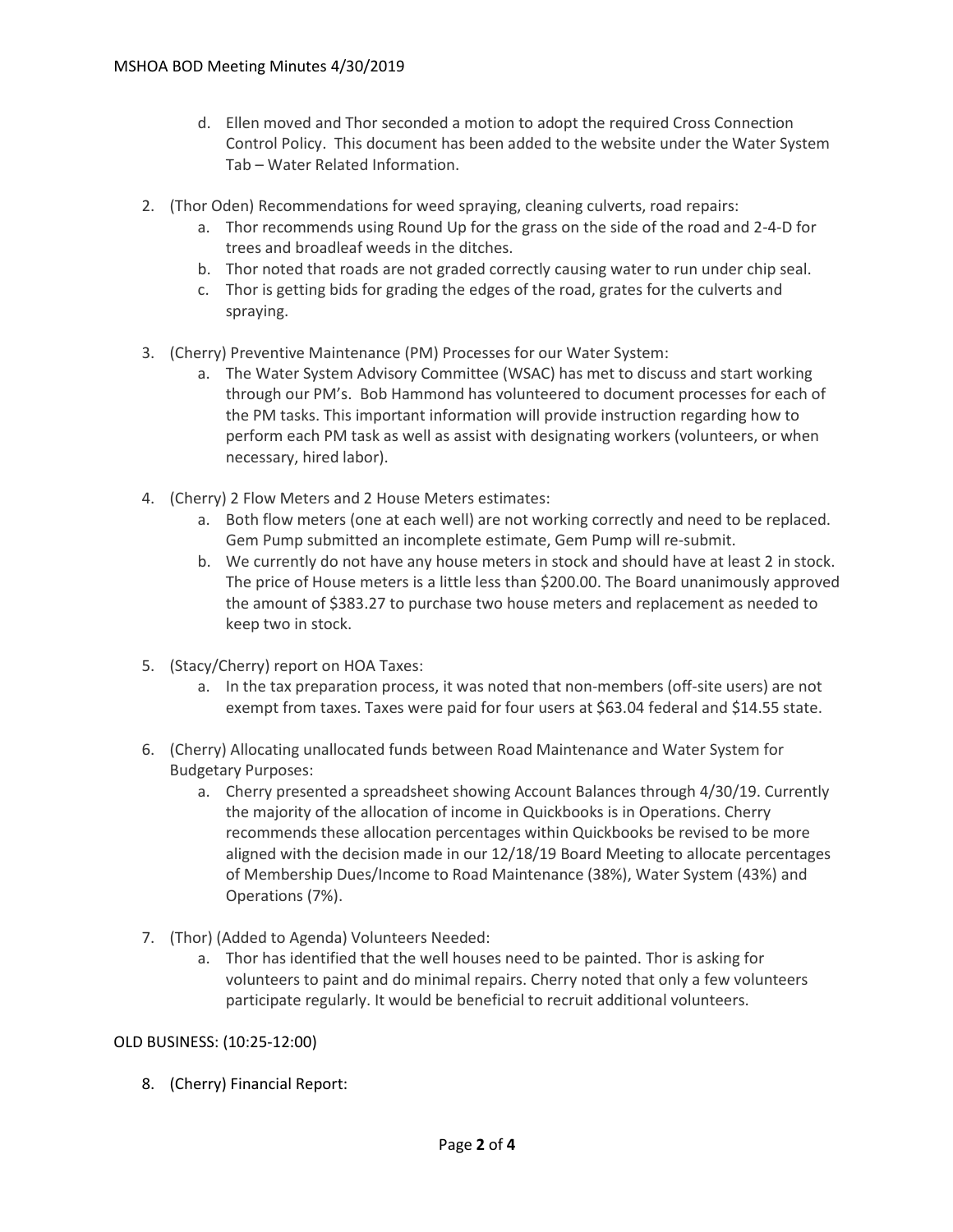- a. Cherry presented the Financial Report, noting that unbudgeted expenses for the water system will more than likely exceed the budget by approximately \$20,000, mainly due to the \$19,450.00 upgrades to our water system approved at the 2/27/19 Board Meeting.
- b. Cherry will re-categorize the Legal expenses for Phase 4 into Operations.
- c. The Financials will not be included within the Minutes yet any Member can request them via the 'Contact Us' tab of our website: <http://mtnshadowshoa.org/contact-us/>
- 9. (Ellen) Architectural Committee Report:
	- a. Ellen reported that packets for Home Construction for Nick and Ramona Schoonover were approved.
	- b. The Committee has proposed revisions to its documents and the website tab for the ACC. These will be submitted as soon as the drafts are complete.
- 10. (Cherry) Review Quickbooks Jobs related to Water System open/closed since last BOD Meeting 2/27/19 and Volunteer Time:
	- a. Cherry noted since our last meeting on 2/27/19, 2 jobs have been closed, 3 jobs opened and 11 jobs are currently open/active in QuickBooks.
	- b. Cumulative volunteer time since our last meeting is at least 27 hours.
- 11. Update on Current Action Items (Cherry) ACTION ITEM:
	- a. Document a Recommendation Process for Non-Emergency Jobs (Bob's questions, Item 3 under Water-related questions within the 2/9/18 BOD Meeting Minutes
		- i. Cherry reported this item is still being worked on.
	- b. (Scott) ACTION ITEM: Scott will check with Senor Center for HOA Annual Meeting availability
		- i. Cherry reported that the reservation has been paid.

## PUBLIC COMMENT

- 12. Ralph noted that three postal boxes remain available. A new bank of boxes may cost in the range of \$1,000.
- 13. Ralph noted that Alan Seeger has submitted his name as a candidate for the BOD. He further reported that Tammie Hedges will be available to help with secretarial duties after August.
	- a. Cherry reported to date two Members have submitted their names for BOD Alan Seeger and Ralph Pond. Two have submitted for the ACC – Ralph Van Paepeghem and Chris Clark.
- 14. Thor asked if the BOD had received any response from attorney regarding Phase 4.
	- a. Cherry confirmed nothing received to date.

MEETING ADJOURNED at 2:30 PM.